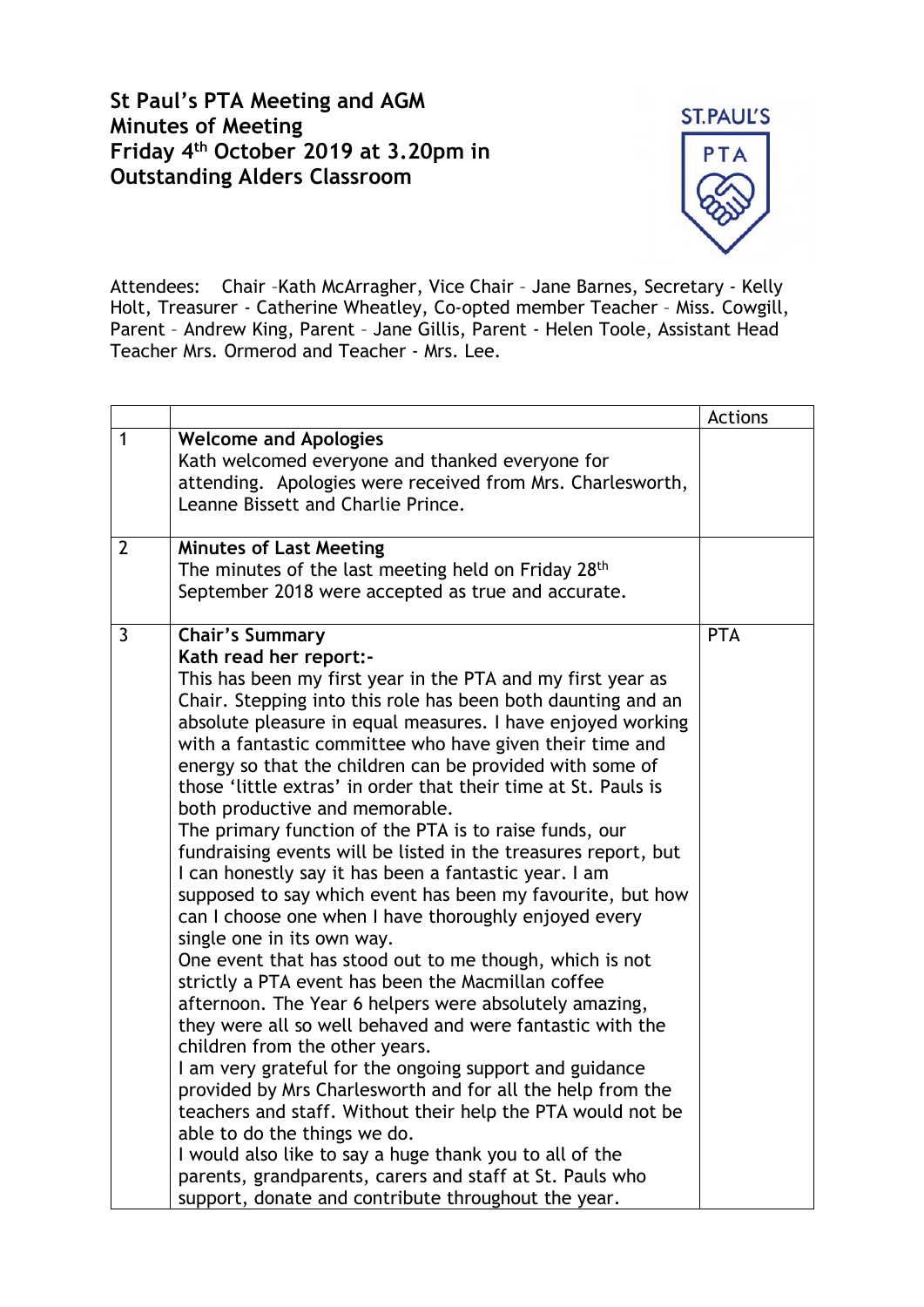|                |                                                                                                                                                                                                                                                                                                                                                                                                          | And finally I would like to say a massive thank you to the<br>wonderful committee who have made my first year as chair<br>a pleasure. A lot of people don't realise how much of their<br>own time the committee spend organising the events<br>throughout the year. Without the committee these events<br>wouldn't happen so thank you. |                    |                       |  |  |
|----------------|----------------------------------------------------------------------------------------------------------------------------------------------------------------------------------------------------------------------------------------------------------------------------------------------------------------------------------------------------------------------------------------------------------|-----------------------------------------------------------------------------------------------------------------------------------------------------------------------------------------------------------------------------------------------------------------------------------------------------------------------------------------|--------------------|-----------------------|--|--|
| $\overline{4}$ | <b>Treasurer's Report</b>                                                                                                                                                                                                                                                                                                                                                                                |                                                                                                                                                                                                                                                                                                                                         |                    |                       |  |  |
|                | Accounts for the year were presented by Catherine, the<br>opening balance @ 1 <sup>st</sup> September 2018 was £4,513.04.<br>The total amount raised in the previous 12 months was<br>£4,668.62.<br>This year the PTA has funded IsingPop, a contribution to<br>Pantomine coaches, Learning by Questions, Table Tennis<br>tables, a contribution to the Junior Yard Trim Trail and<br>Kingswood coaches. |                                                                                                                                                                                                                                                                                                                                         |                    |                       |  |  |
|                |                                                                                                                                                                                                                                                                                                                                                                                                          | It was agreed that a contribution to the pantomime coaches<br>would not be made to School from now.                                                                                                                                                                                                                                     |                    |                       |  |  |
| 5              | Approval of accounts for year ending 31 August 2019<br>Helen Toole audited the accounts and confirms that they are<br>a true and accurate account.                                                                                                                                                                                                                                                       |                                                                                                                                                                                                                                                                                                                                         |                    |                       |  |  |
| 6              | <b>Election of Officers</b><br>The following people were elected.                                                                                                                                                                                                                                                                                                                                        |                                                                                                                                                                                                                                                                                                                                         |                    |                       |  |  |
|                | Position                                                                                                                                                                                                                                                                                                                                                                                                 | Name                                                                                                                                                                                                                                                                                                                                    | Proposed by        | Seconded by           |  |  |
|                | Chair                                                                                                                                                                                                                                                                                                                                                                                                    | Kath<br>McArragher                                                                                                                                                                                                                                                                                                                      | Kelly Holt         | Catherine<br>Wheatley |  |  |
|                | <b>Vice Chair</b>                                                                                                                                                                                                                                                                                                                                                                                        | Jane Barnes                                                                                                                                                                                                                                                                                                                             | Kath               | Kelly Holt            |  |  |
|                |                                                                                                                                                                                                                                                                                                                                                                                                          |                                                                                                                                                                                                                                                                                                                                         | McArragher         |                       |  |  |
|                | Secretary                                                                                                                                                                                                                                                                                                                                                                                                | Kelly Holt                                                                                                                                                                                                                                                                                                                              | Kath               | Catherine             |  |  |
|                |                                                                                                                                                                                                                                                                                                                                                                                                          |                                                                                                                                                                                                                                                                                                                                         | McArragher         | Wheatley              |  |  |
|                | Treasurer                                                                                                                                                                                                                                                                                                                                                                                                | Catherine<br>Wheatley                                                                                                                                                                                                                                                                                                                   | Kath<br>McArragher | Kelly Holt            |  |  |
|                | Member                                                                                                                                                                                                                                                                                                                                                                                                   | Leanne                                                                                                                                                                                                                                                                                                                                  | Kath               | Catherine             |  |  |
|                |                                                                                                                                                                                                                                                                                                                                                                                                          | <b>Bissett</b>                                                                                                                                                                                                                                                                                                                          | McArragher         | Wheatley              |  |  |
|                | Member                                                                                                                                                                                                                                                                                                                                                                                                   | Miss. Cowgill                                                                                                                                                                                                                                                                                                                           | Kath<br>McArragher | Kelly Holt            |  |  |
| 8              | <b>Head Teachers Wish List</b>                                                                                                                                                                                                                                                                                                                                                                           |                                                                                                                                                                                                                                                                                                                                         |                    |                       |  |  |
|                |                                                                                                                                                                                                                                                                                                                                                                                                          | We discussed the following items, and all those present<br>agreed to fund the following items this year 19/20.<br>1. Kingswood coaches £600<br>2. Learning by Questions £1349.99 (also a third year<br>contribution of £1349.99 in 20/21 LBQ),<br>3. Musical instruments £553.79                                                        |                    |                       |  |  |